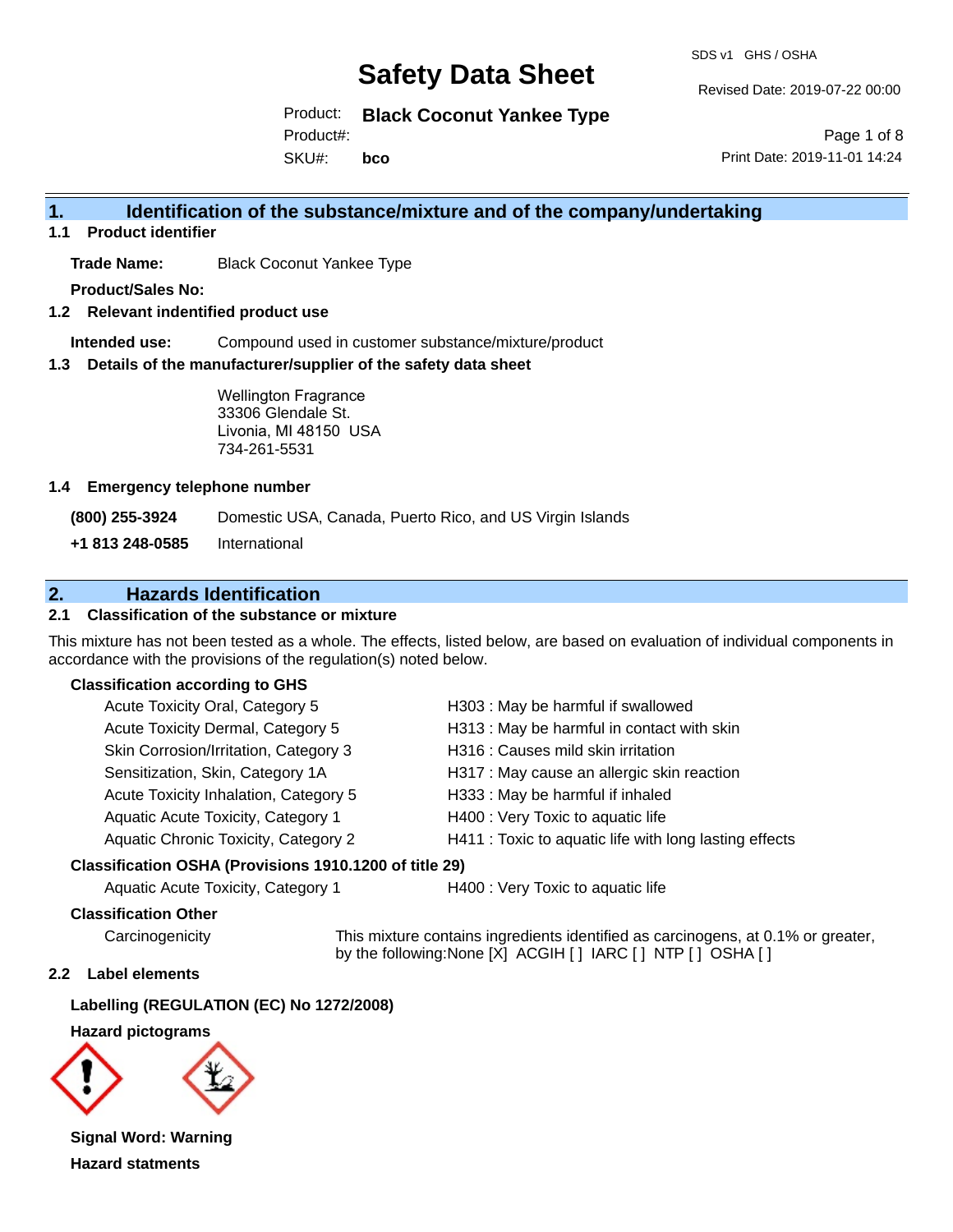SDS v1 GHS / OSHA

## **Safety Data Sheet**

Product: **Black Coconut Yankee Type**

SKU#: Product#: **bco** Page 2 of 8

Revised Date: 2019-07-22 00:00

Print Date: 2019-11-01 14:24

| H303                            | May be harmful if swallowed                                             |
|---------------------------------|-------------------------------------------------------------------------|
| H313                            | May be harmful in contact with skin                                     |
| H316                            | Causes mild skin irritation                                             |
| H317                            | May cause an allergic skin reaction                                     |
| H333                            | May be harmful if inhaled                                               |
| H400                            | Very Toxic to aquatic life                                              |
| H411                            | Toxic to aquatic life with long lasting effects                         |
| <b>Precautionary Statements</b> |                                                                         |
| <b>Prevention:</b>              |                                                                         |
| P272                            | Contaminated work clothing should not be allowed out of the workplace   |
| P273                            | Avoid release to the environment                                        |
| <b>Response:</b>                |                                                                         |
| $P302 + P352$                   | IF ON SKIN: Wash with soap and water                                    |
| $P304 + P312$                   | IF INHALED: Call a POISON CENTER or doctor/physician if you feel unwell |
| P312                            | Call a POISON CENTER or doctor/physician if you feel unwell             |
| $P333 + P313$                   | If skin irritation or a rash occurs: Get medical advice/attention       |
| P363                            | Wash contaminated clothing before reuse                                 |
| P391                            | <b>Collect Spillage</b>                                                 |
| 2.3<br><b>Other Hazards</b>     |                                                                         |

**no data available**

### **3. Composition/Information on Ingredients**

#### **3.1 Mixtures**

This product is a complex mixture of ingredients, which contains among others the following substance(s), presenting a health or environmental hazard within the meaning of the UN Globally Harmonized System of Classification and Labeling of Chemicals (GHS):

| CAS#<br>Ingredient                      | EC#                             | Conc.<br>Range | <b>GHS Classification</b>    |  |  |  |
|-----------------------------------------|---------------------------------|----------------|------------------------------|--|--|--|
| 120-51-4                                | 204-402-9                       | $20 - 30 \%$   | H302; H313; H400; H411       |  |  |  |
| <b>Benzyl Benzoate</b>                  |                                 |                |                              |  |  |  |
| 88-41-5                                 | 201-828-7                       | $5 - 10 \%$    | H227; H303; H316; H401; H411 |  |  |  |
|                                         | 2-t-Butylcyclohexyl acetate     |                |                              |  |  |  |
| 32210-23-4                              | 250-954-9                       | $5 - 10 \%$    | H303; H317; H401             |  |  |  |
|                                         | 4-tert-Butylcyclohexyl acetate  |                |                              |  |  |  |
|                                         | $54464 - 57 - 2$ 259-174-3 2-5% |                | H315; H317; H400; H410       |  |  |  |
| Tetramethyl Acetyloctahydronaphthalenes |                                 |                |                              |  |  |  |
| 104-61-0                                | 203-219-1                       | $2 - 5%$       | H316                         |  |  |  |
| gamma-Nonalactone                       |                                 |                |                              |  |  |  |
| 123-11-5                                | 204-602-6                       | $2 - 5 \%$     | H303; H402; H412             |  |  |  |
| Anisaldehyde                            |                                 |                |                              |  |  |  |
| 101-86-0                                | 202-983-3                       | $2 - 5%$       | H303; H316; H317; H400; H411 |  |  |  |
|                                         | Hexyl cinnamaldehyde            |                |                              |  |  |  |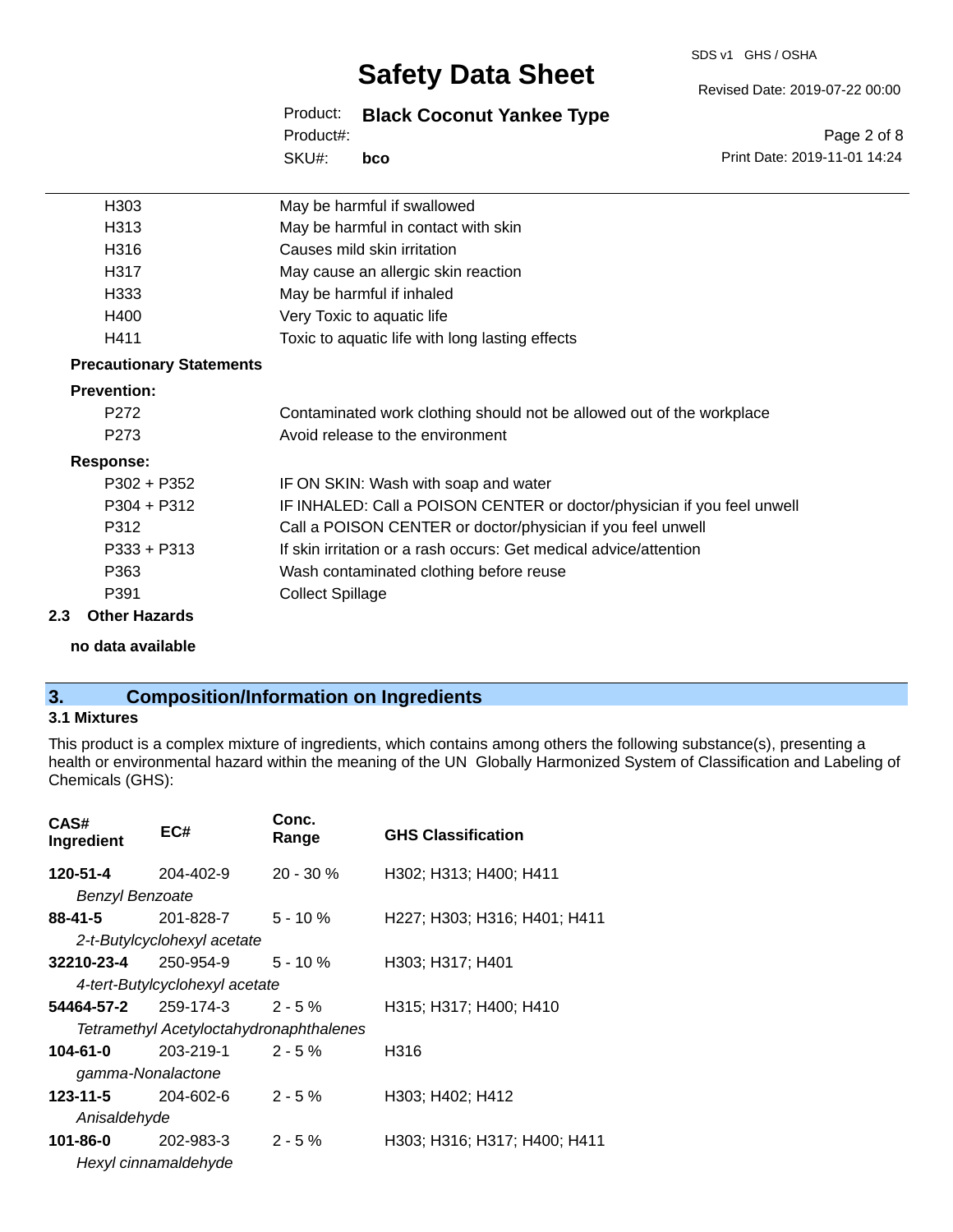SDS v1 GHS / OSHA

Revised Date: 2019-07-22 00:00

## Product: **Black Coconut Yankee Type**

Product#:

SKU#: **bco**

Page 3 of 8 Print Date: 2019-11-01 14:24

| CAS#<br>Ingredient                                       | EC#                            | Conc.<br>Range | <b>GHS Classification</b>          |  |  |
|----------------------------------------------------------|--------------------------------|----------------|------------------------------------|--|--|
| 121-32-4                                                 | 204-464-7                      | $2 - 5 \%$     | H303; H320; H402                   |  |  |
|                                                          | 3-Ethoxy-4-hydroxybenzaldehyde |                |                                    |  |  |
| 18479-58-8                                               | 242-362-4                      | $2 - 5%$       | H227; H303; H315; H319; H402       |  |  |
|                                                          | 2,6-dimethyloct-7-en-2-ol      |                |                                    |  |  |
| 78-70-6                                                  | 201-134-4                      | $1 - 2%$       | H227; H303; H315; H317; H319; H402 |  |  |
| Linalool                                                 |                                |                |                                    |  |  |
| $91 - 64 - 5$                                            | 202-086-7                      | $1 - 2%$       | H302; H317; H402                   |  |  |
| Coumarin                                                 |                                |                |                                    |  |  |
| $121 - 33 - 5$                                           | 204-465-2                      | $1 - 2%$       | H303; H319                         |  |  |
| vanillin                                                 |                                |                |                                    |  |  |
| 103-60-6                                                 | 203-127-1                      | $1 - 2%$       | H316                               |  |  |
|                                                          | 2-Phenoxyethyl isobutyrate     |                |                                    |  |  |
| 104-55-2                                                 | 203-213-9                      | $0.1 - 1.0 \%$ | H303; H312; H315; H317; H319; H401 |  |  |
| Cinnamal                                                 |                                |                |                                    |  |  |
| See Section 16 for full text of GHS classification codes |                                |                |                                    |  |  |

See Section 16 for full text of GHS classification codes which where not shown in section 2

Total Hydrocarbon Content (%  $w/w$ ) = 0.04

| <b>First Aid Measures</b><br>4.                                                   |                                                                                                               |  |  |
|-----------------------------------------------------------------------------------|---------------------------------------------------------------------------------------------------------------|--|--|
| <b>Description of first aid measures</b><br>4.1                                   |                                                                                                               |  |  |
| Inhalation:                                                                       | Remove from exposure site to fresh air and keep at rest.<br>Obtain medical advice.                            |  |  |
| <b>Eye Exposure:</b>                                                              | Flush immediately with water for at least 15 minutes.<br>Contact physician if symptoms persist.               |  |  |
| <b>Skin Exposure:</b>                                                             | Remove contaminated clothes. Wash thoroughly with water (and soap).<br>Contact physician if symptoms persist. |  |  |
| Ingestion:                                                                        | Rinse mouth with water and obtain medical advice.                                                             |  |  |
| 4.2 Most important symptoms and effects, both acute and delayed                   |                                                                                                               |  |  |
| <b>Symptoms:</b>                                                                  | no data available                                                                                             |  |  |
| Risks:                                                                            | Refer to Section 2.2 "Hazard Statements"                                                                      |  |  |
| Indication of any immediate medical attention and special treatment needed<br>4.3 |                                                                                                               |  |  |
| Treatment:                                                                        | Refer to Section 2.2 "Response"                                                                               |  |  |
|                                                                                   |                                                                                                               |  |  |
| 5.<br><b>Fire-Fighting measures</b>                                               |                                                                                                               |  |  |
| <b>Extinguishing media</b><br>5.1                                                 |                                                                                                               |  |  |
| Suitable:                                                                         | Carbon dioxide (CO2), Dry chemical, Foam                                                                      |  |  |
| Unsuitable                                                                        | Do not use a direct water jet on burning material                                                             |  |  |
| 5.2 Special hazards arising from the substance or mixture                         |                                                                                                               |  |  |
| <b>During fire fighting:</b>                                                      | Water may be ineffective                                                                                      |  |  |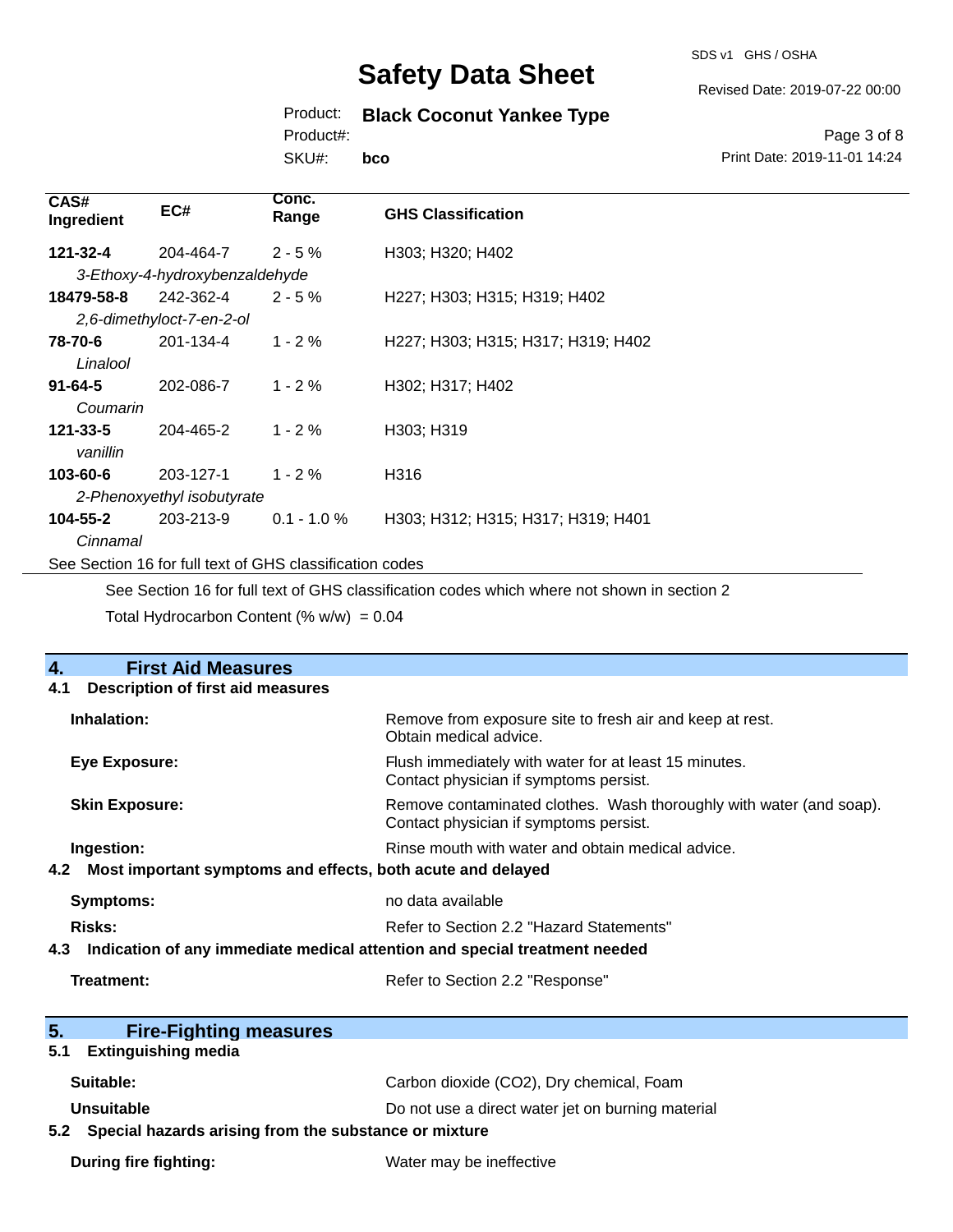SDS v1 GHS / OSHA

Revised Date: 2019-07-22 00:00

Product: **Black Coconut Yankee Type**

Product#:

SKU#: **bco**

**5.3 Advice for firefighters**

**Further information:** Standard procedure for chemical fires

#### **6. Accidental Release Measures**

#### **6.1 Personal precautions, protective equipment and emergency procedures**

Avoid inhalation and contact with skin and eyes. A self-contained breathing apparatus is recommended in case of a major spill.

#### **6.2 Environmental precautions**

Keep away from drains, soil, and surface and groundwater.

#### **6.3 Methods and materials for containment and cleaning up**

Clean up spillage promptly. Remove ignition sources. Provide adequate ventilation. Avoid excessive inhalation of vapors. Gross spillages should be contained by use of sand or inert powder and disposed of according to the local regulations.

#### **6.4 Reference to other sections**

Not Applicable

#### **7. Handling and Storage**

#### **7.1 Precautions for safe handling**

Apply according to good manufacturing and industrial hygiene practices with proper ventilation. Do not drink, eat or smoke while handling. Respect good personal hygiene.

#### **7.2 Conditions for safe storage, including any incompatibilities**

Store in a cool, dry and ventilated area away from heat sources and protected from light in tightly closed original container. Avoid uncoated metal container. Keep air contact to a minimum.

#### **7.3 Specific end uses**

No information available

#### **8. Exposure Controls/Personal Protection**

#### **8.1 Control parameters**

| <b>Exposure Limits:</b> | Contains no substances with occupational exposure limit values. |  |  |  |  |
|-------------------------|-----------------------------------------------------------------|--|--|--|--|
|-------------------------|-----------------------------------------------------------------|--|--|--|--|

**Engineering Controls:** Use local exhaust as needed.

#### **8.2 Exposure controls - Personal protective equipment**

| Eye protection:                | Tightly sealed goggles, face shield, or safety glasses with brow guards and side shields, etc.<br>as may be appropriate for the exposure |
|--------------------------------|------------------------------------------------------------------------------------------------------------------------------------------|
| <b>Respiratory protection:</b> | Avoid excessive inhalation of concentrated vapors. Apply local ventilation where appropriate.                                            |
| <b>Skin protection:</b>        | Avoid Skin contact. Use chemically resistant gloves as needed.                                                                           |

#### **9. Physical and Chemical Properties**

#### **9.1 Information on basic physical and chemical properties**

**Appearance:** Liquid **Odor:** Conforms to Standard

Page 4 of 8 Print Date: 2019-11-01 14:24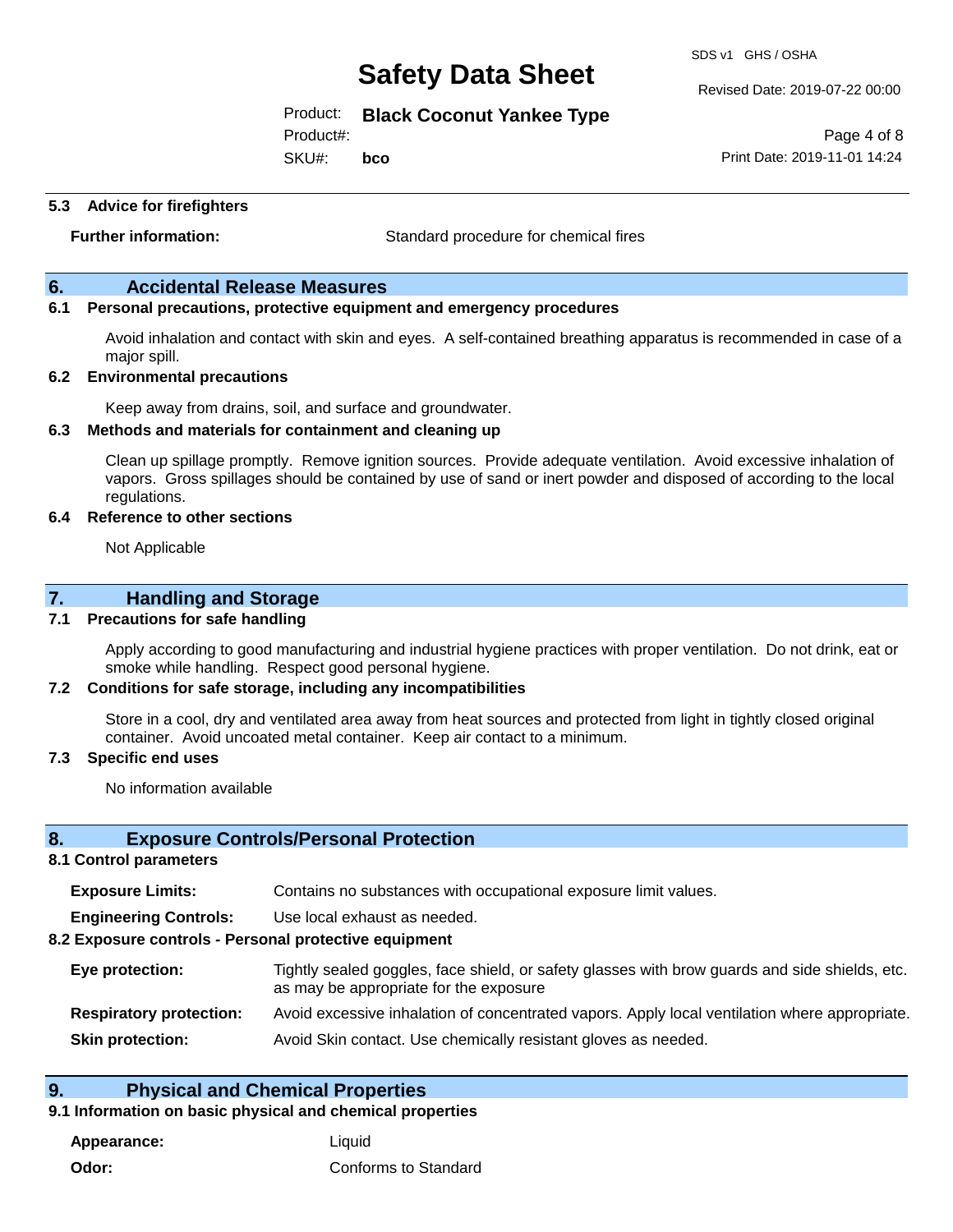Product: **Black Coconut Yankee Type** SKU#: Product#: **bco**

Page 5 of 8 Print Date: 2019-11-01 14:24

Revised Date: 2019-07-22 00:00

| Color:                       | Colorless to Yellow Tint (G1) |
|------------------------------|-------------------------------|
| <b>Viscosity:</b>            | Liquid                        |
| <b>Freezing Point:</b>       | Not determined                |
| <b>Boiling Point:</b>        | Not determined                |
| <b>Melting Point:</b>        | Not determined                |
| <b>Flashpoint (CCCFP):</b>   | $>200$ F (93.33 C)            |
| <b>Auto flammability:</b>    | Not determined                |
| <b>Explosive Properties:</b> | None Expected                 |
| <b>Oxidizing properties:</b> | None Expected                 |
| Vapor Pressure (mmHg@20 C):  | 0.0275                        |
| %VOC:                        | 0.03                          |
| Specific Gravity @ 25 C:     | 0.9690                        |
| Density @ 25 C:              | 0.9660                        |
| Refractive Index @ 20 C:     | 1.4890                        |
| Soluble in:                  | Oil                           |

### **10. Stability and Reactivity**

| 10.1 Reactivity                         | None                                               |
|-----------------------------------------|----------------------------------------------------|
| <b>10.2 Chemical stability</b>          | Stable                                             |
| 10.3 Possibility of hazardous reactions | None known                                         |
| 10.4 Conditions to avoid                | None known                                         |
| 10.5 Incompatible materials             | Strong oxidizing agents, strong acids, and alkalis |
| 10.6 Hazardous decomposition products   | None known                                         |

#### **11. Toxicological Information**

#### **11.1 Toxicological Effects**

| Acute Toxicity Estimates (ATEs) based on the individual Ingredient Toxicity Data utilizing the "Additivity Formula" |                                                          |  |  |  |
|---------------------------------------------------------------------------------------------------------------------|----------------------------------------------------------|--|--|--|
| Acute toxicity - Oral - (Rat) mg/kg                                                                                 | (LD50: 2631.4814) May be harmful if swallowed            |  |  |  |
| Acute toxicity - Dermal - (Rabbit) mg/kg                                                                            | (LD50: 3394.8805) May be harmful in contact with skin    |  |  |  |
| Acute toxicity - Inhalation - (Rat) mg/L/4hr                                                                        | (LD50: 37.6888) May be harmful if inhaled                |  |  |  |
| <b>Skin corrosion / irritation</b>                                                                                  | May be harmful if inhaled                                |  |  |  |
| Serious eye damage / irritation                                                                                     | Not classified - the classification criteria are not met |  |  |  |
| <b>Respiratory sensitization</b>                                                                                    | Not classified - the classification criteria are not met |  |  |  |
| <b>Skin sensitization</b>                                                                                           | May cause an allergic skin reaction                      |  |  |  |
| <b>Germ cell mutagenicity</b>                                                                                       | Not classified - the classification criteria are not met |  |  |  |
| Carcinogenicity                                                                                                     | Not classified - the classification criteria are not met |  |  |  |
| <b>Reproductive toxicity</b>                                                                                        | Not classified - the classification criteria are not met |  |  |  |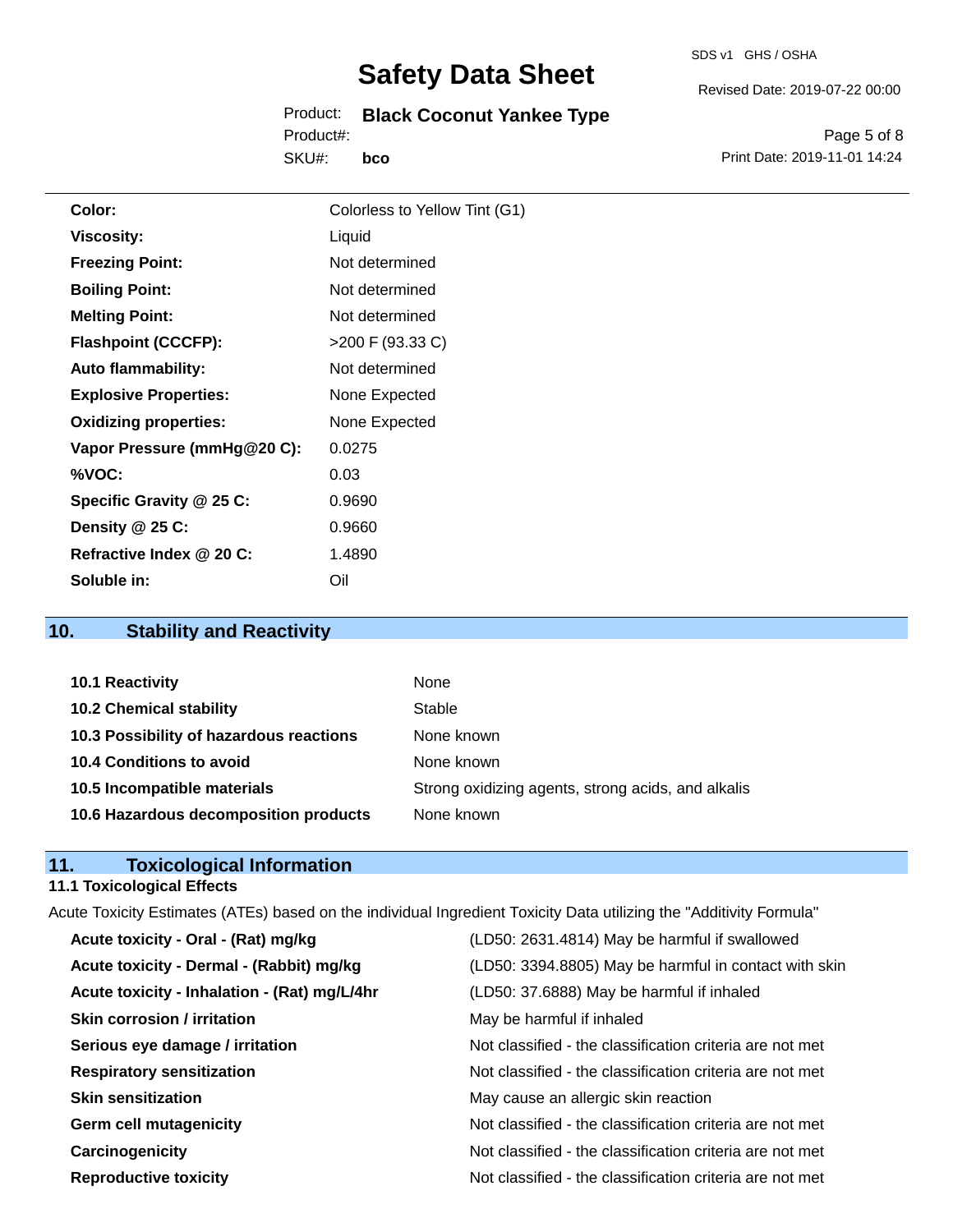SDS v1 GHS / OSHA

Revised Date: 2019-07-22 00:00

Product: **Black Coconut Yankee Type** SKU#: Product#: **bco**

Page 6 of 8 Print Date: 2019-11-01 14:24

| Specific target organ toxicity - single exposure   | Not classified - the classification criteria are not met<br>Not classified - the classification criteria are not met |  |  |  |
|----------------------------------------------------|----------------------------------------------------------------------------------------------------------------------|--|--|--|
| Specific target organ toxicity - repeated exposure |                                                                                                                      |  |  |  |
| <b>Aspiration hazard</b>                           | Not classified - the classification criteria are not met                                                             |  |  |  |
| 12.<br><b>Ecological Information</b>               |                                                                                                                      |  |  |  |
| 12.1 Toxicity                                      |                                                                                                                      |  |  |  |
| <b>Acute acquatic toxicity</b>                     | Very Toxic to aquatic life                                                                                           |  |  |  |
| <b>Chronic acquatic toxicity</b>                   | Toxic to aquatic life with long lasting effects                                                                      |  |  |  |
| <b>Toxicity Data on soil</b>                       | no data available                                                                                                    |  |  |  |
| <b>Toxicity on other organisms</b>                 | no data available                                                                                                    |  |  |  |
| 12.2 Persistence and degradability                 | no data available                                                                                                    |  |  |  |
| 12.3 Bioaccumulative potential                     | no data available                                                                                                    |  |  |  |
| 12.4 Mobility in soil                              | no data available                                                                                                    |  |  |  |
| 12.5 Other adverse effects                         | no data available                                                                                                    |  |  |  |

#### **13. Disposal Conditions**

#### **13.1 Waste treatment methods**

Do not allow product to reach sewage systems. Dispose of in accordance with all local and national regulations. Send to a licensed waste management company.The product should not be allowed to enter drains, water courses or the soil. Do not contaminate ponds, waterways or ditches with chemical or used container.

#### **14. Transport Information**

| <b>Marine Pollutant</b>                                       | Yes. Ingredient of greatest environmental impact:<br>120-51-4 : (20 - 30 %) : Benzyl Benzoate |              |                                     |                 |               |
|---------------------------------------------------------------|-----------------------------------------------------------------------------------------------|--------------|-------------------------------------|-----------------|---------------|
| <b>Regulator</b>                                              |                                                                                               | <b>Class</b> | <b>Pack Group</b>                   | <b>Sub Risk</b> | UN-nr.        |
| U.S. DOT (Non-Bulk)                                           |                                                                                               |              | Not Regulated - Not Dangerous Goods |                 |               |
| <b>Chemicals NOI</b>                                          |                                                                                               |              |                                     |                 |               |
| <b>ADR/RID (International Road/Rail)</b>                      |                                                                                               |              |                                     |                 |               |
| <b>Environmentally Hazardous</b><br>Substance, Liquid, n.o.s. |                                                                                               | 9            | Ш                                   |                 | <b>UN3082</b> |
| <b>IATA (Air Cargo)</b>                                       |                                                                                               |              |                                     |                 |               |
| <b>Environmentally Hazardous</b><br>Substance, Liquid, n.o.s. |                                                                                               | 9            | Ш                                   |                 | <b>UN3082</b> |
| IMDG (Sea)                                                    |                                                                                               |              |                                     |                 |               |
| <b>Environmentally Hazardous</b><br>Substance, Liquid, n.o.s. |                                                                                               | 9            | Ш                                   |                 | <b>UN3082</b> |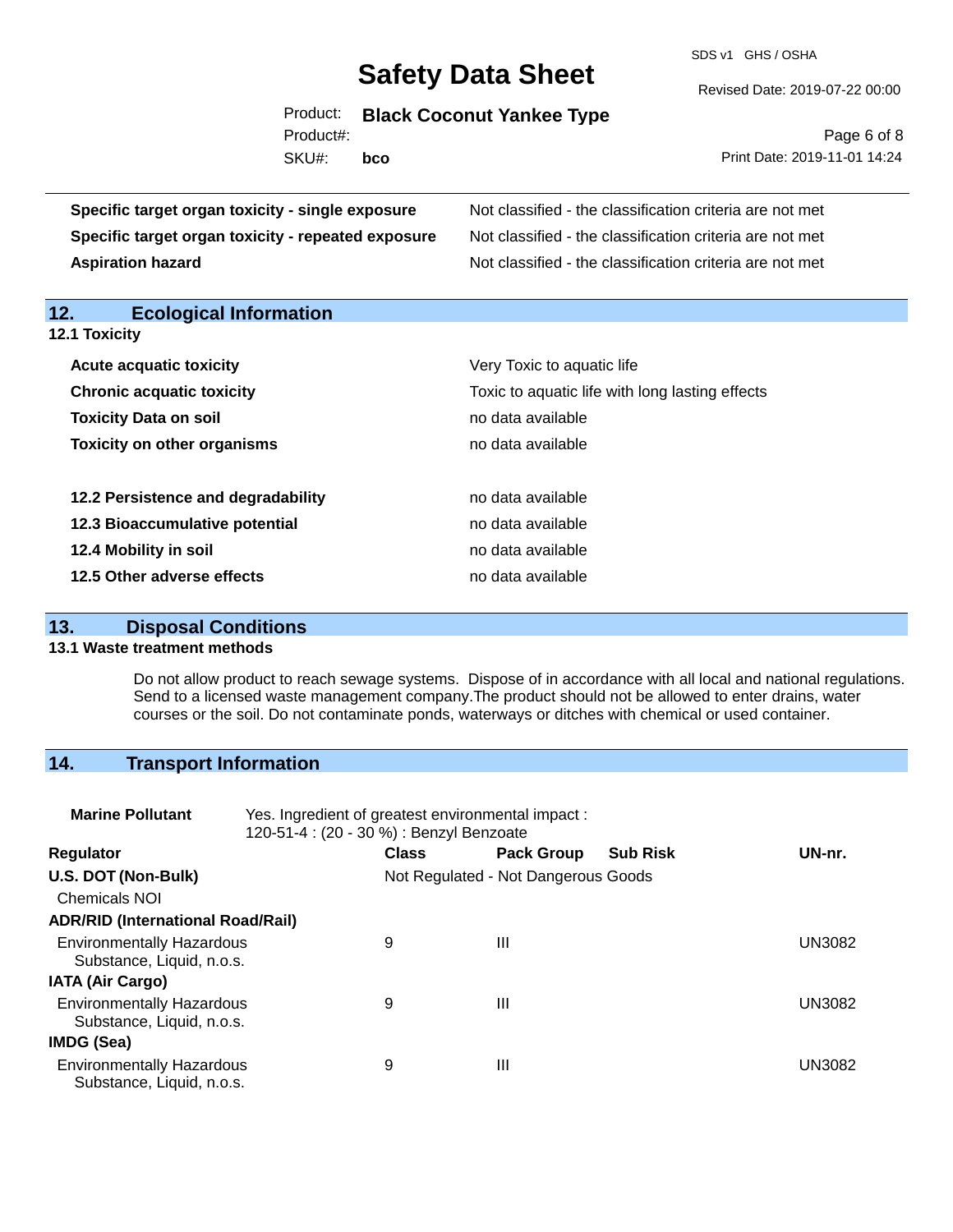SDS v1 GHS / OSHA

Revised Date: 2019-07-22 00:00

Product: **Black Coconut Yankee Type**

Product#:

SKU#: **bco**

Page 7 of 8 Print Date: 2019-11-01 14:24

| 15.                                       | <b>Regulatory Information</b> |  |                                                                                                 |  |
|-------------------------------------------|-------------------------------|--|-------------------------------------------------------------------------------------------------|--|
| <b>U.S. Federal Regulations</b>           |                               |  |                                                                                                 |  |
| <b>TSCA (Toxic Substance Control Act)</b> |                               |  | All components of the substance/mixture are listed or exempt                                    |  |
| 40 CFR(EPCRA, SARA, CERCLA and CAA)       |                               |  | This product contains NO components of concern.                                                 |  |
| <b>U.S. State Regulations</b>             |                               |  |                                                                                                 |  |
| <b>California Proposition 65 Warning</b>  |                               |  | This product contains the following components:                                                 |  |
| 93-15-2                                   | $202 - 223 - 0 \leq 2$ ppm    |  | Methyl Eugenol (Natural Source)                                                                 |  |
| <b>Canadian Regulations</b>               |                               |  |                                                                                                 |  |
| <b>DSL</b>                                |                               |  | 99.85% of the components are listed or exempt. The following<br>components are NOT on the List: |  |
| 16251-77-7                                | 240-362-9 0.1 - 1.0 %         |  | 3-Phenylbutanal                                                                                 |  |

### **16. Other Information**

#### **GHS H-Statements referred to under section 3 and not listed in section 2**

| H227 : Combustible liquid                                | H302 : Harmful if swallowed                                    |  |  |  |
|----------------------------------------------------------|----------------------------------------------------------------|--|--|--|
| H312 : Harmful in contact with skin                      | H315 : Causes skin irritation                                  |  |  |  |
| H317 : May cause an allergic skin reaction               | H319 : Causes serious eye irritation                           |  |  |  |
| H320 : Causes eye irritation                             | H401 : Toxic to aquatic life                                   |  |  |  |
| H402 : Harmful to aquatic life                           | H410 : Very toxic to aquatic life with long lasting<br>effects |  |  |  |
| H412 : Harmful to aquatic life with long lasting effects |                                                                |  |  |  |
| <b>Total Fractional Values</b>                           |                                                                |  |  |  |
| (TFV) Risk                                               | (TFV) Risk                                                     |  |  |  |
| (132.67) Acute Toxicity Inhalation, Category 5           | (32.03) Aquatic Chronic Toxicity, Category 3                   |  |  |  |
| (6.50) Sensitization, Skin, Category 1A                  | (5.30) Sensitization, Skin, Category 1B                        |  |  |  |
| (3.18) Aquatic Chronic Toxicity, Category 2              | (2.55) Skin Corrosion/Irritation, Category 3                   |  |  |  |
| (1.90) Acute Toxicity Oral, Category 5                   | (1.79) Aquatic Chronic Toxicity, Category 4                    |  |  |  |

(1.47) Acute Toxicity Dermal, Category 5 (1.39) Aquatic Acute Toxicity, Category 1

#### Remarks

This safety data sheet is based on the properties of the material known to Wellington Fragrance at the time the data sheet wa issued. The safety data sheet is intended to provide information for a health and safety assessment of the material and the circumstances, under which it is packaged, stored or applied in the workplace. For such a safety assessment Wellington Fragrance holds no responsibility. This document is not intended for quality assurance purposes.